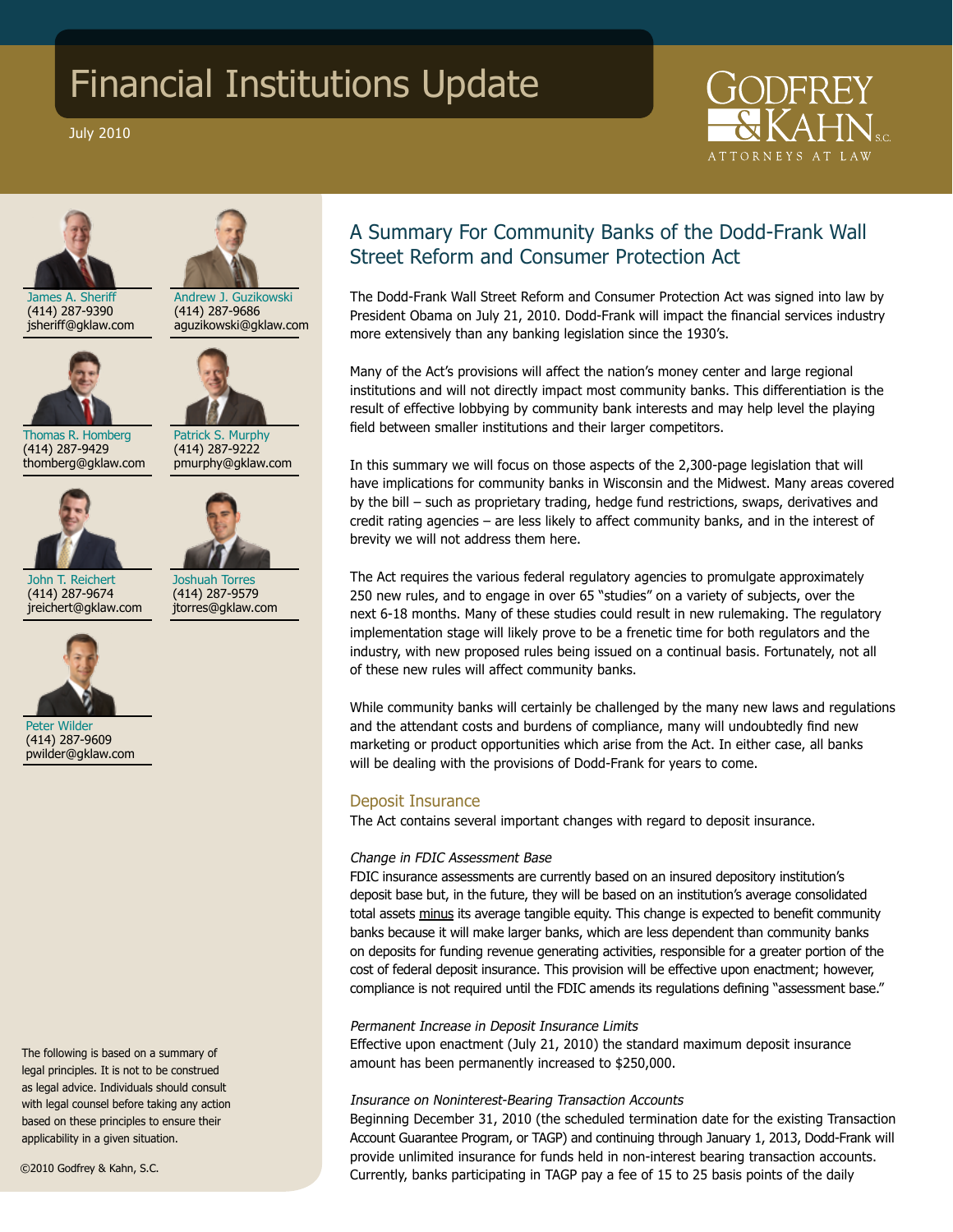average balance in excess of \$250,000 held in non-interest bearing transaction accounts. However, institutions will not be separately assessed for the additional coverage, and the unlimited insurance will be included in assessments for the overall insurance program.

There is an important distinction between this new insurance for non-interest bearing transaction accounts and the existing TAGP. The permanent unlimited insurance for non-interest bearing accounts will not extend to IOLTA accounts or minimal interest-bearing NOW accounts, which are currently covered under TAGP.

#### Interest-Bearing Transaction Accounts Authorized

The prohibition on paying interest on demand deposits is repealed effective July 21, 2011, one year from the date of enactment. This effectively negates any remaining restrictions imposed by Regulation Q and will make many of the products and services that banks had traditionally used to circumvent Regulation Q (such as repo sweeps, Eurodollar sweeps and earnings credits) a thing of the past. The likely impact for community banks will be to increase the cost of funds, further narrow net interest margins and add an element of rate competition for commercial deposits.

#### Deposit Insurance Fund

The reserve ratio of the deposit insurance fund (DIF) is no longer capped at 1.5%, and the FDIC is no longer required to refund excess amounts in the DIF to its member banks. Additionally, the reserve ratio in a given year may not be less than 1.35% of estimated insured deposits, or the comparable percentage of the assessment base. The FDIC has until September 30, 2020 to raise the reserve ratio of the deposit insurance fund to 1.35%. In setting the assessments necessary to meet the 1.35% level, the FDIC is to look to larger institutions (those with more than \$10 billion in consolidated assets) to fund the increase in the reserve over 1.15 percent.

# Residential Mortgage Reform and Minimum Lending **Standards**

The Act includes a number of provisions designed to bolster the residential mortgage loan underwriting process, and increases the legal liability of banks that fail to take steps to ensure and document that the borrower has the capacity and ability to repay the loan. The new liability standards will attach only to "non-qualified" mortgage loans (as discussed below). Many of the provisions impacting the residential mortgage lending process will be implemented by regulations to be issued by the Consumer Financial Protection Bureau (CFPB) after it is established.

The Act amends the Truth-in-Lending Act (TILA) by imposing new minimum requirements on lenders when originating residential mortgage loans. The stated legislative purpose is "to assure that consumers … receive residential mortgage loans on terms that reasonably reflect their ability to repay the loans and that are understandable and not unfair, deceptive or abusive."

A new federal "duty of care" requires originators to avoid "steering" a customer to a loan product for which they lack the ability to repay, or that has "predatory characteristics or effects." Regulations will be issued by the CFPB to ensure that lenders do not commit

"abusive or unfair lending practices that promote disparities among consumers of equal credit worthiness but of different race, ethnicity, gender or age."

The new minimum standards will lead to regulations that will require lenders at time of application to make a "reasonable and good faith determination" that the consumer has a reasonable ability to repay the loan according to its terms, based on a review of "verified and documented" information. The new law specifies the factual basis for a creditor to make this determination and discusses the necessary credit review and income verification process in some detail.

Failure to follow these minimum lending standards can lead to monetary damages under the TILA against the lender, and also may be specifically raised by the borrower as a defense in a foreclosure action.

There are some safe harbor provisions included in the Act, which state that with respect to certain "qualified mortgages" there will be a presumption in favor of the originator or any assignee of the loan that the consumer has the ability to repay the loan.

"Qualified mortgages" include loans for which the regular periodic payments will not result in an increase of the principal balance, or permit the consumer to defer repayment of principal. Balloon payment mortgages (including any loan where a scheduled payment is more than twice as large as the average of previous payments) are generally not "qualified mortgages," although the CFPB may permit a balloon mortgage to be a qualified mortgage in certain cases when the creditor is operating predominantly in rural or underserved areas.

Qualified mortgages must include appropriate verifications and documentation, and must have a payment schedule which fully amortizes the loan during the loan term. Regulations will establish debt-to-income and other measures or ratios that qualified mortgages will have to meet.

In a qualified mortgage, the total points and fees (as defined) may not exceed 3 percent of the loan amount. The Act directs the CFPB to "consider the potential impact of such rules on rural areas and other areas where home values are lower" when writing rules to implement the 3 percent points-and-fees cap, and to adjust the criteria for lenders who make "smaller loans." In addition, the term of a qualified mortgage loan generally may not exceed 30 years.

The Act also sets new prohibitions on the manner in which mortgage brokers may be compensated in connection with loan originations, and bans "yield spread premiums" and other incentive payment formulas where the price paid to the broker varies based on loan terms (other than the amount of principal).

Finally, there are new limitations imposed in the Act on the prepayment penalties that may be charged in residential mortgage loans.

# Consumer Provisions and Truth in Lending

Consumer Financial Protection Bureau

One of the Act's farthest reaching provisions is the establishment of the Consumer Financial Protection Bureau, a new independent executive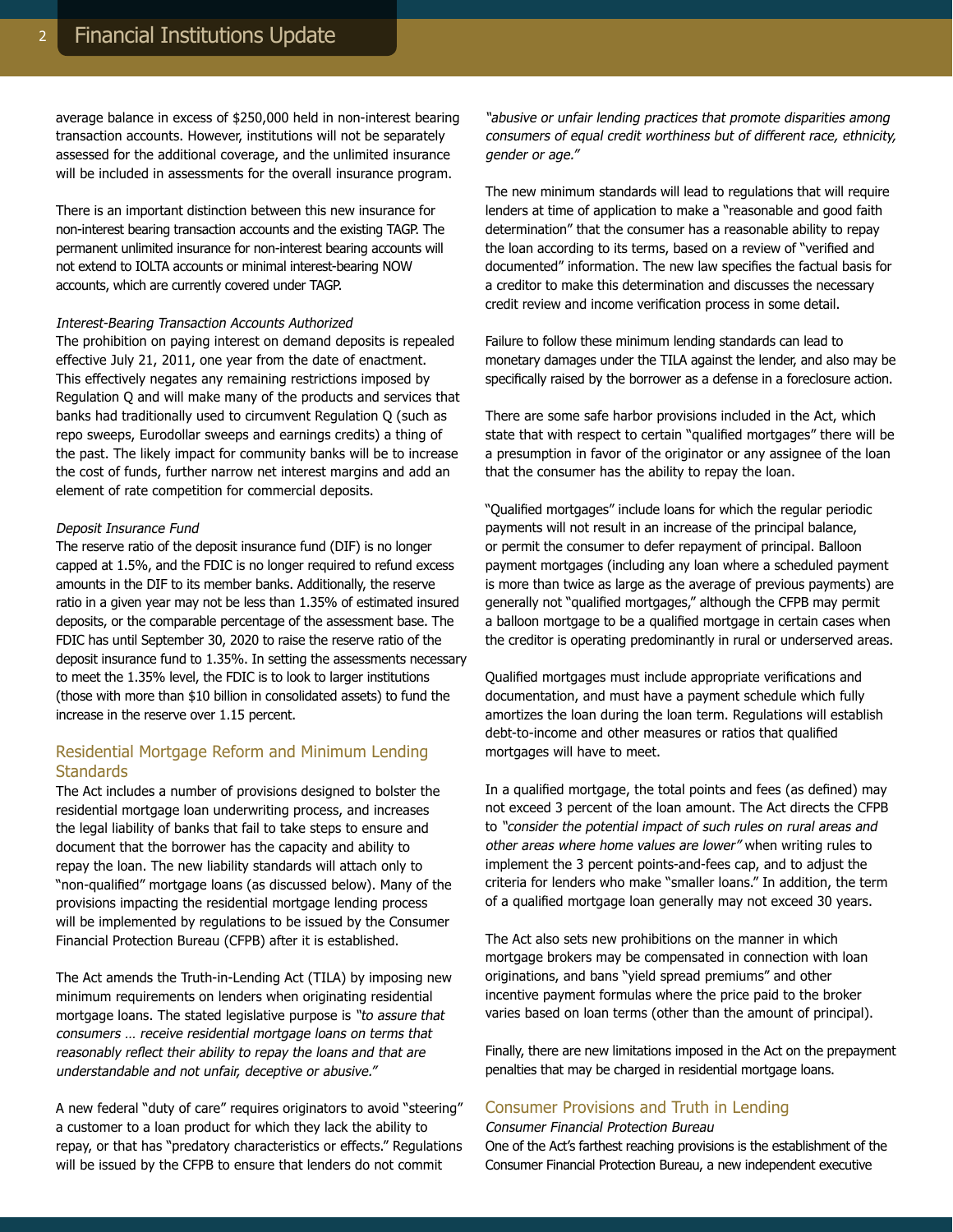agency within the Federal Reserve System. The Federal Reserve must fund the CFPB but cannot intervene in matters before the CFPB director, interfere with the CFPB's officers or employees, or interfere with the CFPB's rulemaking authority. The CFPB director will be appointed by the President with the advice and consent of the Senate.

The CFPB was created to take over most of the consumer protection functions related to certain existing federal consumer protection laws that are currently overseen by the federal banking agencies. The consumer protection laws now within the control of the CFPB include (among others) TILA, RESPA, HMDA, the Fair Debt Collection Practices Act and the Fair Credit Reporting Act.

The CFPB will have broad rulemaking authority over federal consumer protection laws, and courts are required to give great deference to its interpretations. The CFPB also has the authority to issue rules covering unfair, deceptive or abusive practices.

The CFPB will have authority over persons engaged in offering or providing a consumer financial product or service, which includes (among other things) extending credit and servicing loans, taking deposits, providing most real estate settlement services, providing check cashing services, providing consumer credit counseling or loan modification services, collecting or providing consumer report information, and collecting debt. Notable exceptions include persons regulated by the SEC, auto dealers, and persons providing certain real estate brokerage activities.

Community banks will have far less contact with the CFPB than their larger competitors. While the CFPB has exclusive examination authority and primary enforcement authority over federal consumer financial laws for institutions with more than \$10 billion in assets, it can merely "participate with the primary federal regulators" in examinations of smaller banks and will have no enforcement authority over these institutions.

Thus, community banks will be subject to the CFPB's consumer financial protection rules but will continue to be examined by their primary federal regulator.

Most provisions of the Act will become effective on the designated transfer date (the date that authority over consumer financial regulation is transferred to the CFPB). The transfer date must be specified by the federal regulatory agencies currently administering the federal consumer financial protection laws within 60 days after enactment (September 19 of this year although this date may be extended in certain cases). The designated transfer date itself can be no earlier than 6 months and no later than 18 months (including possible extensions) after enactment.

#### Arbitration

The CFPB was given the power to prohibit or limit mandatory predispute arbitration provisions, but only after conducting a study. If limits are imposed, they must be consistent with the study.

#### Expanded Truth in Lending Coverage

Prior to the Act, consumer loans in amounts greater than \$25,000 were exempt from TILA, unless they were secured by real property. The Act increases the exemption threshold to \$50,000, meaning that more consumer loans will fall within TILA's coverage. Moreover, starting on December 31, 2011, the CFPB must adjust the exemption amount for inflation on an annual basis.

#### Civil Penalties

Civil penalties for violations of CFPB regulations can be severe: up to \$5,000 per day for any violation; up to \$25,000 per day for reckless violations; and up to \$1 million per day for knowing violations.

#### Minimum Leverage and Risk-Based Capital Standards

Provisions of the Act commonly referred to as the "Collins Amendment" establish new minimum leverage and risk-based capital requirements on financial institution holding companies and eliminate the inclusion of "hybrid capital" instruments in Tier 1 capital by certain institutions.

The appropriate federal bank regulators are required under the Act to establish new minimum leverage and risk-based capital requirements on financial institution holding companies and systemically important non-bank financial companies within 18 months of the effective date of the Act. The minimum thresholds to be established must not be less than those applicable to insured depository institutions as of the date of enactment of the Act under the prompt-corrective action provisions of the Federal Deposit Insurance Act. The Act also establishes certain regulatory capital deductions with respect to hybrid capital instruments such as Trust Preferred Securities that will effectively disallow the inclusion of such instruments in Tier 1 capital. However, debt and equity instruments issued to the Treasury Department (such as preferred stock and borrowings under the TARP program) are exempt from the Collins Amendment and are permanently includable in Tier 1 capital.

As originally drafted, the Collins Amendment struck fear in the hearts of many community bankers in that it would have effectively eliminated the small bank holding company exemption for bank holding companies under \$500 million in total consolidated assets, which potentially could have caused a substantial number of such companies to become undercapitalized overnight. After significant debate in the conference committee, however, most community bank holding companies were excluded from the new restrictions imposed by the Act. The specific requirements vary according to the size and nature of the holding company:

- Bank holding companies with over \$15 billion in assets will be subject to the new minimum risk-based and leverage capital requirements upon implementation of the regulations within 18 months of enactment of the Act. Exclusion of hybrid instruments from Tier 1 capital for such institutions will be incrementally phased-in between January 1, 2013 and January 1, 2016.
- Bank holding companies with assets between \$500 million and \$15 billion will also be subject to the new minimum risk-based and leverage capital requirements upon implementation of the regulations, but any hybrid instruments issued prior to May 19, 2010 will be permanently grandfathered in as Tier 1 capital at their current allowable levels.
- The Federal Reserve's Small Bank Holding Company Policy Statement will still apply to bank holding companies with assets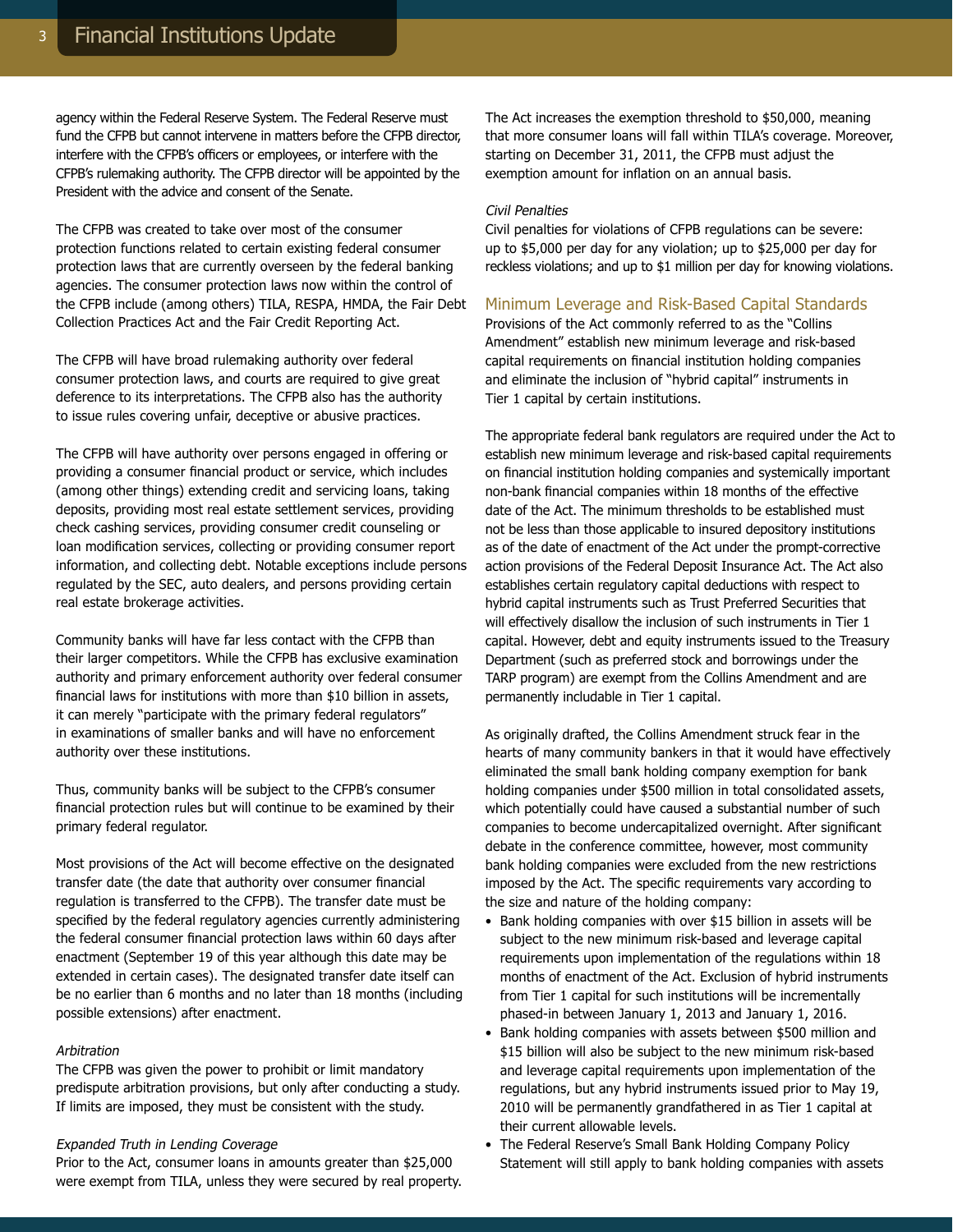under \$500 million, completely exempting such institutions from the new restrictions of the Collins Amendment.

- All thrift holding companies will be subject to the new minimum risk-based and leverage capital requirements 5 years after enactment of the Act and, for thrift holding companies with assets over \$15 billion, the exclusion of hybrid instruments from Tier 1 capital will be phased in between January 1, 2013 and January 1, 2016.
- Mutual holding companies will be subject to the new minimum risk-based and leverage capital requirements on the same schedule as their non-mutual holding company counterparts, and any hybrid instruments issued prior to May 19, 2010 will be permanently grandfathered in as Tier 1 capital at their current allowable levels for all mutual holding companies.

#### De Novo Interstate Branching

One provision that has attracted very little attention or political opposition, but which nonetheless could have a significant impact on community banks, is the removal of the restrictions on interstate branching contained in the 1994 Riegle-Neal Interstate Banking and Branching Efficiency Act. Under Riegle-Neal, banks generally have been limited in their ability to establish branches outside of their home state without acquiring a whole institution. The Act removes these restrictions and allows national banks and state banks to establish branches in any state if, under the laws of the state in which the branch is to be located, a state bank chartered by that state would be permitted to establish the branch. This could result in opportunities for Wisconsin community banks to expand into states such as Iowa and Minnesota, where they are currently not allowed to, but at the cost of increased competition from out-of-state institutions.

# Examination and Enforcement Authority Against Non-Banking Subsidiaries

All non-bank subsidiaries not currently regulated by a state or federal agency will now be subject to examination by the Federal Reserve in the same manner and with the same frequency as if the activities were conducted by the lead bank subsidiary. To the extent non-bank subsidiaries are engaged in activities under the CFPB's jurisdiction, the Federal Reserve's new examination authority will be subject to the CFPB's authority with regard to such activities.

The Federal Reserve is permitted to conduct examinations of non-bank subsidiaries in a joint or alternating manner with state regulators, if the Federal Reserve determines such a state examination would satisfy the requirements under the new law. If the Federal Reserve is not the federal examiner for the largest bank subsidiary (i.e., if the largest bank subsidiary is examined by the FDIC or the OCC), that federal agency may exercise so-called "back-up authority" to examine the activities of non-bank subsidiaries on behalf of the Federal Reserve.

These examinations will consider whether the activities engaged in by the non-bank subsidiary pose a material threat to the safety and soundness of its insured depository institution affiliates, are subject to appropriate monitoring and control, and comply with applicable laws. The Federal Reserve may take (or the "back-up"

federal agency can recommend) enforcement action against non-bank subsidiaries and may collect a fee in connection with the examination.

# Elimination of the OTS

The Office of Thrift Supervision, currently the primary federal regulator for over 750 federal and 400 state-chartered thrifts, has been effectively fired. The OTS has been subject to a firestorm of criticism over its role in some of the largest and most spectacular bank failures in history, including IndyMac Bank and Washington Mutual. Although the Act provides for the OTS to be abolished, it will not eliminate the thrift charter itself. The OTS - including most, if not all, of its staff – will be merged into the OCC, and the powers of the OTS will be divided and transferred among existing banking agencies as follows:

- The OCC will have supervisory authority over federal thrifts and rulemaking authority for federal and state thrifts, except in areas delegated to the Federal Reserve.
- The FDIC will have supervisory authority over state thrifts.
- The Federal Reserve will have supervisory and rulemaking authority for savings and loan holding companies and rulemaking authority for federal and state thrifts with respect to affiliate transactions, loans to insiders and anti-tying prohibitions.

The elimination of the OTS will significantly boost the size and power of the OCC. Following the merger, the OCC will have more employees than the Securities and Exchange Commission, and a budget in excess of \$1 billion. The OTS will be abolished within 90 days after the transfer of powers to the other banking agencies, which must occur within one year after enactment of the Act (this can be extended by an additional six months by the Secretary of Treasury, in consultation with the other banking agencies).

The reorganization of the supervision and regulation of thrifts will be particularly difficult for Wisconsin state-chartered thrifts, which will be regulated by four separate banking regulators: the Wisconsin Department of Financial Institutions, the FDIC for examinations, the OCC for rulemaking, and the Federal Reserve for certain regulations (as well as the supervision of the thrift holding company, if applicable).

#### Limitations on Federal Preemption

In a victory for state attorneys general, the Act has halted the expansion of federal preemption for national banks and federal thrifts and enhanced the role of the states in the regulation of consumer financial laws. While there is an ongoing debate over the extent to which existing preemption standards have been substantively narrowed, states will inevitably feel emboldened to take more aggressive actions to enforce state consumer laws against federally chartered banks.

Under the Act, national banks and federal thrifts will have the same limited preemption rights, and the OCC (including in its role as successor to the OTS) and the courts may only preempt a "state" consumer financial law" if (i) the application of the law would discriminate against national banks, (ii) the state law "prevents or significantly interferes" with the exercise of the national bank's powers, or (iii) the state law is preempted by other federal law. While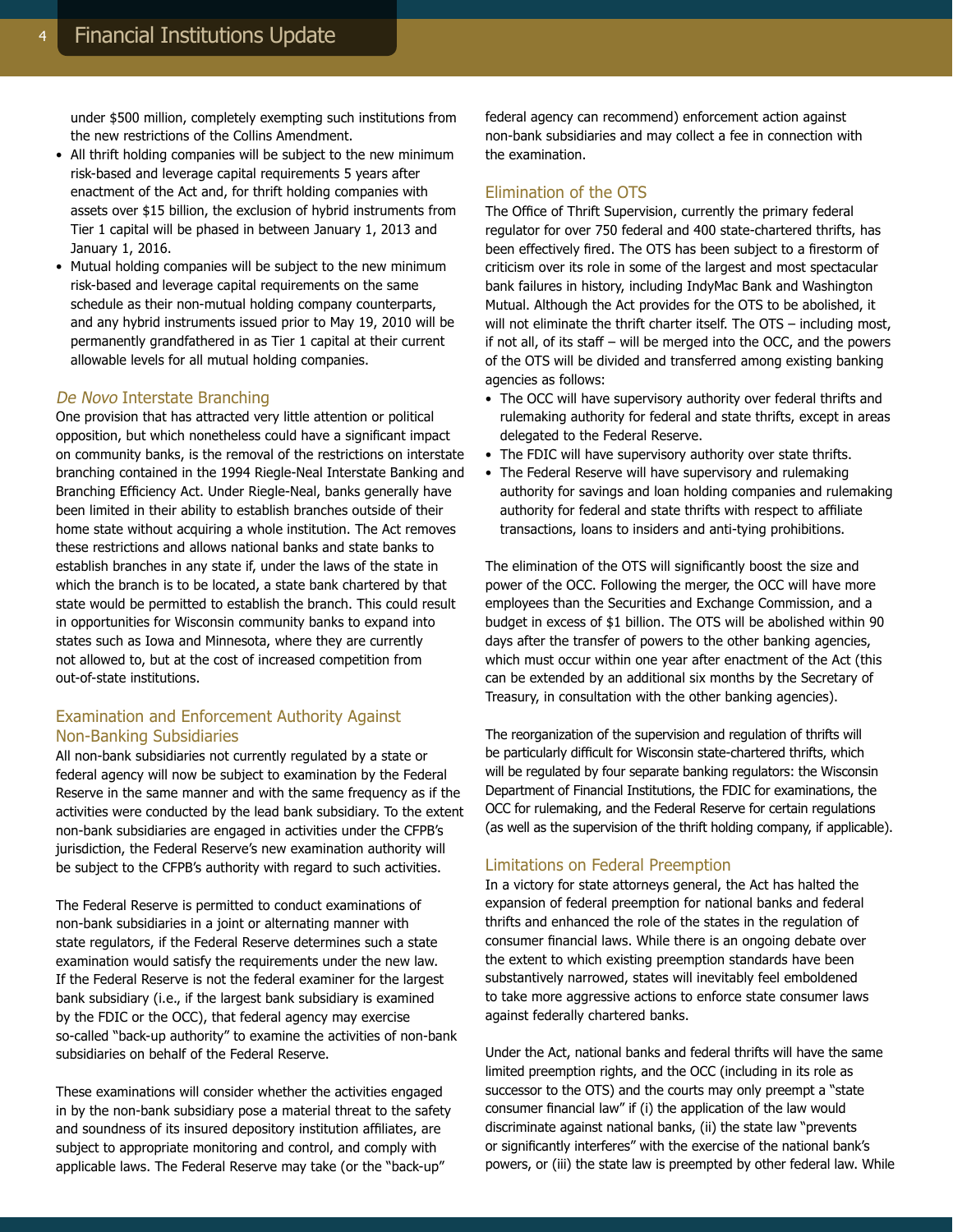these requirements generally are consistent with the legal standard for preemption articulated by the Supreme Court, the Act imposes a number of restrictions on preemption determinations by the OCC, including, among other things, the following requirements:

- preemption determinations must be made by the OCC on a case-by-case basis, and the agency will no longer be permitted to issue broad preemption rules for state consumer financial laws;
- the standard of legal review by a court has been modified to encourage greater judicial scrutiny of agency preemption determinations;
- the OCC must periodically review each preemption determination (no more than five years after making such determination) through notice and comment, and publish its decision regarding whether to continue or rescind the determination; and
- the OCC must publish an updated list of all preemption determinations on a quarterly basis.

Finally, the Act eliminates preemption for subsidiaries of federally chartered banks, thereby overruling recent Supreme Court precedent and existing OCC and OTS regulations.

### Executive Compensation at Financial Institutions

By April 2011, all appropriate Federal regulators (including the Fed, the OCC and the FDIC) must jointly issue regulations or guidelines prohibiting incentive-based compensation arrangements that encourage inappropriate risks that could lead to material financial loss to the institution. By next April the regulators must also prescribe regulations or guidelines requiring covered financial institutions to disclose the structure of their incentive compensation arrangements to their respective federal regulators to enable the regulators to monitor compliance with the prohibition. These regulations or guidelines must be "comparable" to the existing incentive compensation standards established under Section 39(c) of the Federal Deposit Insurance Act.

Fortunately, most community banks will be exempt because "covered financial institution" is defined as a bank or bank holding company, thrift or thrift holding company, credit union or broker dealer with assets over \$1 billion. The FNMA and FHLMC are also specifically included in the definition.

#### Small Public Company Provisions

#### Executive Compensation

In addition to the executive compensation rules discussed above that will apply to both public and privately-held financial institutions with assets over \$1 billion, the Act has a number of provisions addressing executive compensation at public companies, both financial and non-financial. Some of these provisions apply to all SEC-registered companies while others apply only to companies listed on a national securities exchange (*i.e.*, the NYSE) or Nasdag. All SEC-registered companies are subject to the following:

• Say on Pay. At least once every three years, companies must conduct a non-binding shareholder vote to approve the compensation of the CEO and the company's "named executive officers" (generally the five most highly-paid individuals). The first such vote must be taken at the first annual or special shareholders' meeting held more than 6 months after the Act's

enactment (for most companies, this will be the 2011 annual meeting). At least once every 6 years, shareholders must also vote on whether to hold the non-binding vote on executive compensation every 1, 2 or 3 years.

- Say on Golden Parachutes. In any meeting occurring more than 6 months after enactment at which shareholders are asked to approve an M&A transaction, companies must conduct a non-binding shareholder vote to approve payments made to any named executive officer in connection with the transaction.
- Broker Discretionary Voting Eliminated. Brokers will now be prohibited from voting without customer instruction on the election of directors, executive compensation (including say-on-pay and say-on-golden parachute votes), or on any other "significant matter" as determined by the SEC.

The following provisions apply to all SEC-registered companies but require further SEC rulemaking:

- Pay and Performance Disclosure. The SEC must issue rules requiring companies to disclose the relationship between a company's executive compensation actually paid and its financial performance, including any change in the value of the company's shares, dividends and distributions.
- Internal Pay Equity Disclosure. The SEC must issue rules requiring companies to disclose: (i) the median annual total compensation of all employees, excluding the CEO; (ii) the annual total compensation of the CEO; and (iii) the ratio of the CEO's annual total compensation to median employee compensation.

Other executive comp-related provisions apply only to listed companies (they are not applicable to companies traded on the Over-the-Counter Bulletin Board ("OTCBB") or "Pink Sheets"). Among others, these provisions require the SEC to issue rules directing national securities exchanges and associations to (i) require that all members of a listed company's compensation committee be independent according to standards to be determined by the SEC; (ii) establish standards for hiring advisers to a listed company's compensation committee; (iii) enforce the implementation of clawback policies enabling the recovery of incentive-based compensation from current or former executive officers following a restatement of financial results arising from material noncompliance with applicable financial reporting requirements during the preceding 3-year period that led to the restatement.

#### Corporate Governance

The corporate governance provisions of the Act are as follows:

- Proxy Access. The SEC is authorized to issue rules permitting shareholders to use the company's proxy solicitation materials to nominate director candidates, using standards and procedures determined by the SEC, which also has the authority to exempt certain companies from these provisions.
- Chairman and CEO Disclosure. The Act requires the SEC, within 180 days after enactment, to issue rules requiring companies to disclose in the proxy statement why they have separated, or combined, the positions of chairman and CEO.

Finally, the Act requires a publicly-traded bank holding company with total consolidated assets of \$10 billion or more to establish a